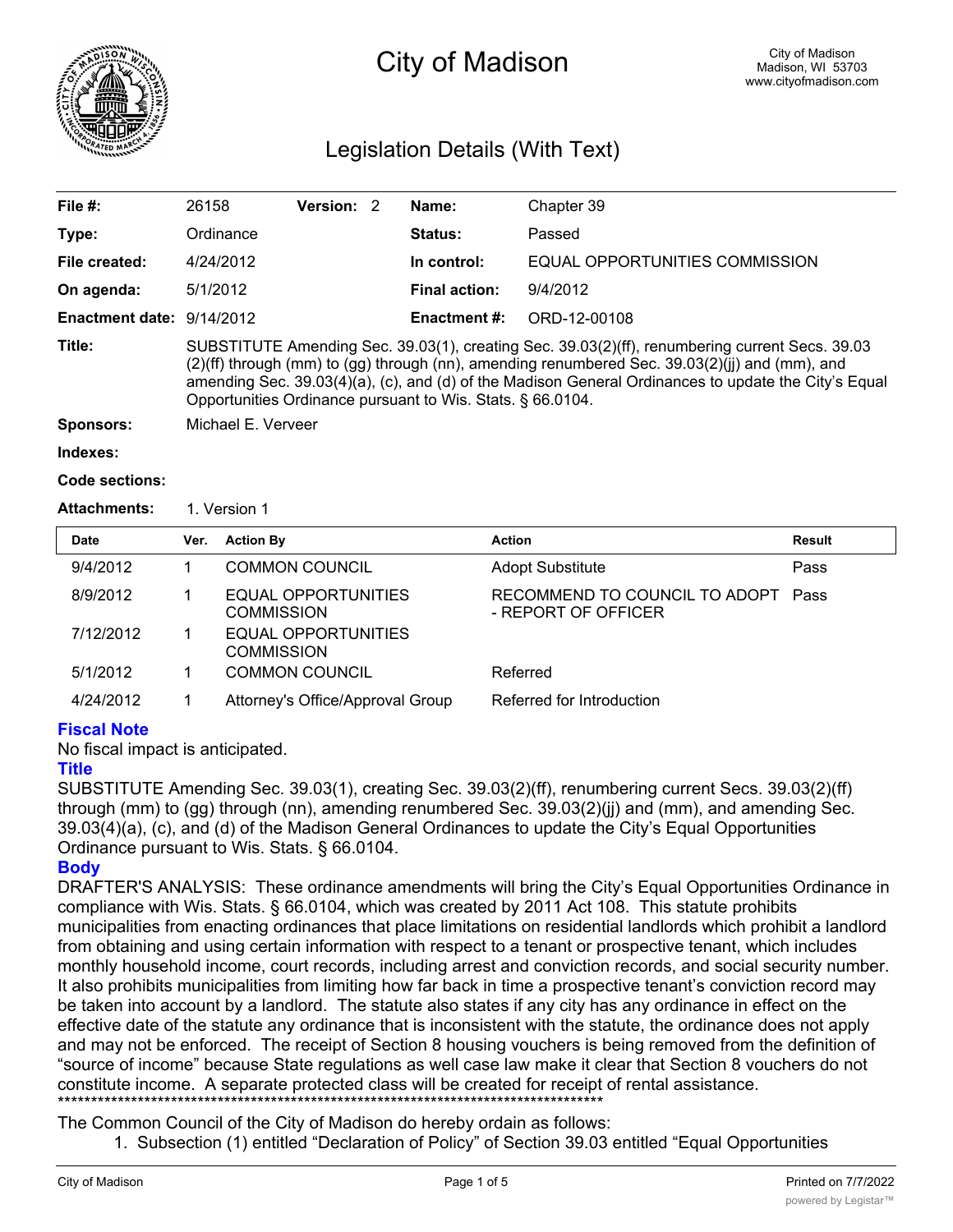#### **File #:** 26158, **Version:** 2

Ordinance" of the Madison General Ordinances is amended to read as follows:

"(1) Declaration of Policy. The practice of providing equal opportunities in housing, employment, public accommodations and City facilities to persons without regard to sex, race, religion, color, national origin or ancestry, citizenship status, age, handicap/disability, marital status, source of income, arrest record, conviction record, less than honorable discharge, physical appearance, sexual orientation, gender identity, genetic identity, political beliefs, familial status, student status, domestic partnership status, receipt of rental assistance, or status as a victim of domestic abuse, sexual assault, or stalking is a desirable goal of the City of Madison and a matter of legitimate concern to its government. Discrimination against any of Madison's residents or visitors endangers the rights and privileges of all. The denial of equal opportunity intensifies group conflict, undermines the foundations of our democratic society, and adversely affects the general welfare of the community. Denial of equal opportunity in employment deprives the community of the fullest productive capacity of those of its members so discriminated against and denies to them the sufficiency of earnings necessary to maintain the standards of living consistent with their abilities and talents. Therefore, as a proper function of City government the City of Madison has provided in Sec. 39.02 for affirmative action in City employment to safeguard against discrimination. Denial of equal opportunity in housing compels individuals and families who are discriminated against to live in dwellings below the standards to which they are entitled. Denial of equal opportunity in public accommodations subjects those discriminated against to embarrassment and creates distress and unrest within the community. Provision for adequate safeguards against such discrimination is a proper and necessary function of City government. In order that the peace, freedom, safety and general welfare of all inhabitants of the City may be protected and ensured, it is hereby declared to be the public policy of the City of Madison to foster and enforce to the fullest extent the protection by law of the rights of all of its inhabitants to equal opportunity to gainful employment, housing, and the use of City facilities and public accommodations without regard to sex, race, religion, color, national origin or ancestry, citizenship status, age, handicap/disability, marital status, source of income, arrest record, conviction record, less than honorable discharge, physical appearance, sexual orientation, gender identity, genetic identity, political beliefs, familial status, student status, domestic partnership status, or status as a victim of domestic abuse, sexual assault, or stalking. To fully effectuate this policy of promoting nondiscrimination, the City shall endeavor to eliminate all discrimination that may occur in its own employment, housing, and public accommodation practices and in the use of City facilities. By adopting Sec. 39.05 of these ordinances, the Common Council has attempted to make sure that City facilities and programs that receive City financial assistance are accessible to all persons, including persons with disabilities. The City will deal positively and constructively with all claims of discrimination filed against it through utilization of the procedures outlined in this ordinance."

2. Subdivision (g) of Subsection (2) entitled "Definitions" of Section 39.03 entitled "Equal Opportunities Ordinance" of the Madison General Ordinances is herein amended by amending to read as follows:

"(g) Conviction record includes, but is not limited to, information indicating that a person has been convicted of a felony, misdemeanor or other offense, placed on probation, fined, imprisoned or paroled pursuant to any law enforcement or military authority. In addition, "conviction record" as used in Sec. 39.03(4)(d), relating to discrimination in housing, shall also include information indicating that a person has been convicted of a civil ordinance violation (forfeiture)."

3. Subdivision (ff) of Subsection (2) entitled "Definitions" of Section 39.03 entitled "Equal Opportunities Ordinance" of the Madison General Ordinances is herein amended by creating to read as follows:

"(ff) "Receipt of rental assistance" means receipt of rental assistance under Title 24 Code of Federal Regulations, Subtitle B, Chapter VII (commonly known as the Section 8 program), or any other rental assistance that is not considered household income."

4. Current Subdivisions (ff) through (mm) of Subsection (2) entitled "Definitions" of Section 39.03 entitled "Equal Opportunities Ordinance" of the Madison General Ordinances are renumbered to Subdivisions (gg) through (nn), respectively.

5. Newly renumbered Subdivision (jj) of Subsection (2) entitled "Definitions" of Section 39.03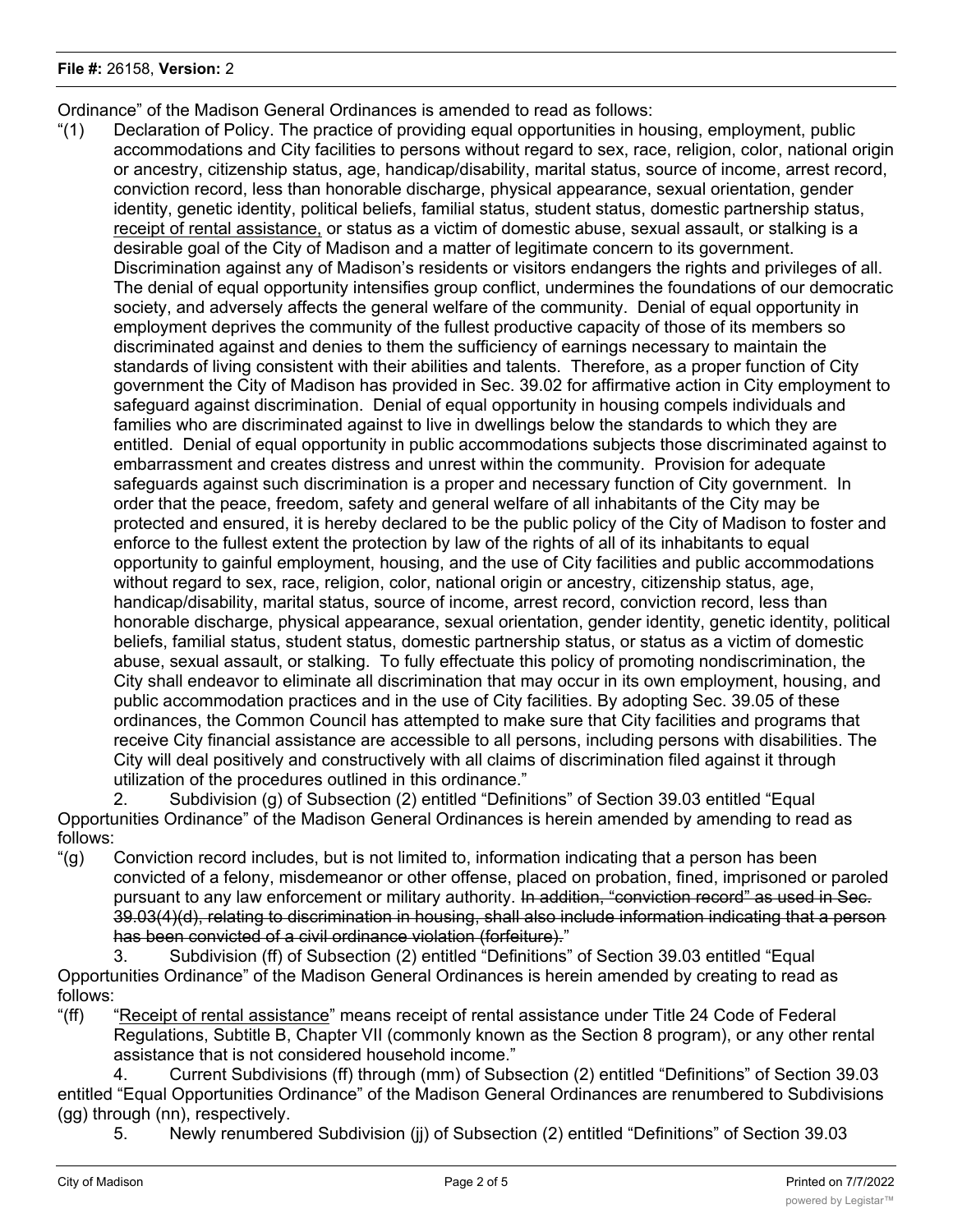entitled "Equal Opportunities Ordinance" of the Madison General Ordinances is amended to read as follows:

"(iij) Source of income includes, but shall not be limited to, moneys received from public assistance, (including rental assistance under Title 24 Code of Federal Regulations Subtitle B, Chapter VII, commonly known as the "Section 8 housing" program), pension, and Supplementary Security Income (SSI). Source of income shall be limited to legally derived income."

6. Newly renumbered Subdivision (mm) of Subsection (2) entitled "Definitions" of Section 39.03 entitled "Equal Opportunities Ordinance" of the Madison General Ordinances is amended to read as follows:

"(Hmm) Protected class membership means a group of natural persons, or a natural person, who may be categorized because of their ability to satisfy the definition of one or more of the following groups or classes: sex, race, religion, color, national origin or ancestry, citizenship status, age, handicap/disability, marital status, source of income, arrest record or conviction record, less than honorable discharge, physical appearance, sexual orientation, gender identity, genetic identity, political beliefs, familial status, student, domestic partner, or receipt of rental assistance."

7. Subdivision (a) of Subsection (4) entitled "Housing" of Section 39.03 entitled "Equal Opportunities Ordinance" of the Madison General Ordinances is amended to read as follows:

"(a) To refuse to transfer, sell, rent or lease, to refuse to negotiate for the sale, lease, or rental or otherwise to make unavailable, deny or withhold from any person such housing because of such person's protected class membership<del>, the fact that a person declines to disclose their Social Security Number</del> when such disclosure is not compelled by state or federal law or status as a victim of domestic abuse, sexual assault, or stalking; Pursuant to Wis. Stat. § 66.0104(2), arrest record and conviction record are not considered protected classes for the purposes of this section;"

8. Subdivision (c) of Subsection (4) entitled "Housing" of Section 39.03 entitled "Equal Opportunities Ordinance" of the Madison General Ordinances is amended to read as follows:

"(c) To falsely represent that a dwelling is not available for inspection, sale, or rental because of such person's protected class membership or status as a victim of domestic abuse, sexual assault, or stalking; or other tenants in such a manner as to diminish their enjoyment of the premises by adversely affecting their health, safety and welfare. A person who has received written notice from the Madison Police Department that a drug nuisance under Wis. Stat. § 823.113, exists on property for which the person is responsible as owner may take action to eliminate the nuisance, including but not limited to, eviction of residents, provided such action is not a subterfuge to evade the provisions of this ordinance. Pursuant to Wis. Stat. § 66.0104(2), arrest record and conviction record are not considered protected classes for the purposes of this section."

9. Subdivision (d) of Subsection (4) entitled "Housing" of Section 39.03 entitled "Equal Opportunities Ordinance" of the Madison General Ordinances is amended to read as follows:

- "(d) To discriminate against any person because of such person's protected class membership the fact that a person declines to disclose their Social Security Number when such disclosure is not compelled by state or federal law or status as a victim of domestic abuse, sexual assault, or stalking; in the terms, conditions or privileges pertaining to the transfer, sale, rental or lease of any housing, or in the furnishing of facilities or services in connection therewith, or in any other manner. Pursuant to Wis. Stat. § 66.0104(2), arrest record and conviction record are not considered protected classes for the purposes of this section.
	- 1. Exclusions for Certain Convictions. This ordinance does not prohibit eviction or refusal to rent or lease residential property because of the conviction record of the tenant or applicant or a member of the tenant's or applicant's household, if the circumstances of the offense bear a substantial relationship to tenancy. The phrase "circumstances of any offense(s) bear a substantial relationship to tenancy" means the offense is such that, given the nature of the housing, a reasonable person would have a justifiable fear for the safety of landlord or tenant property or for the safety of other residents or employees. Provided that the circumstances of the offense bear a substantial relationship to tenancy, such offenses may include but are not limited to the following:
		- a. disorderly conduct involving disturbance of neighbors,
		- b. disorderly conduct involving destruction of property,
		- c. at least two or more misdemeanor drug-related convictions related to the manufacture,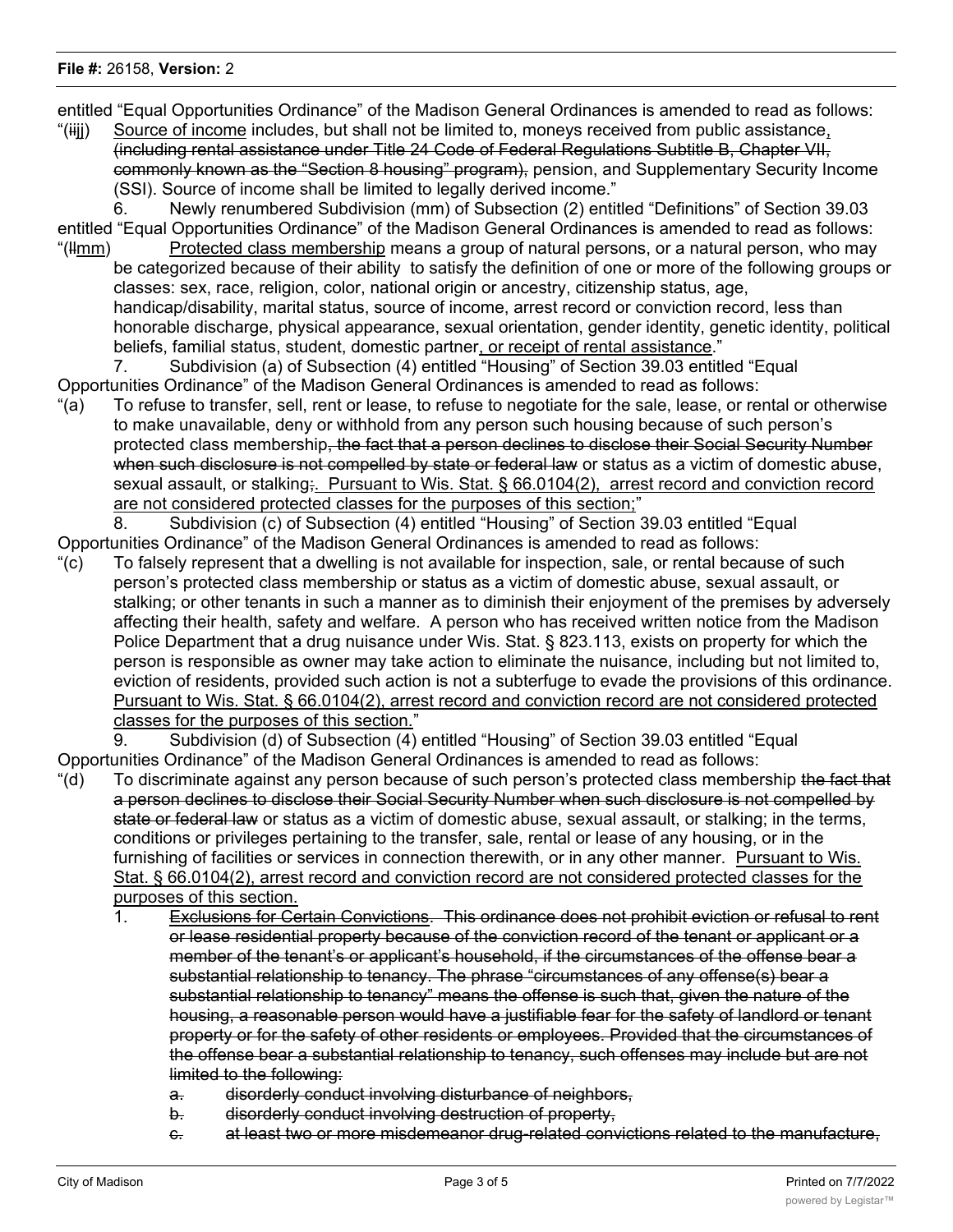delivery or sale of a controlled substance or any drug-related felonious criminal activity,

- d. criminal activity involving violence to persons such as murder, child abuse, sexual assault, battery, aggravated assault, assault with a deadly weapon;
- e. criminal activity involving violence to or destruction of property, such as arson, vandalism, theft, burglary, criminal trespass to a dwelling;
- f. at least two or more civil ordinance violation (forfeiture) convictions within a twelve (12) month period for violations relating to disturbance of neighbors or injury to persons or property.

A person who has received written notice from the Madison Police Department that a drug nuisance under Wis. Stat. § 823.113, exists on property for which the person is responsible as owner may take action to eliminate the nuisance, including but not limited to, eviction of residents, provided such action is not a subterfuge to evade the provisions of this ordinance.

- 2. Time Limits on Exclusions. The exclusion for certain convictions shall not apply if more than two (2) years have elapsed since the applicant or member of the tenant's or applicant's household was placed on probation, paroled, released from incarceration or paid a fine for offenses set forth in Paragraph 1. unless the offense is one which must be reported under the Sex Offender Reporting Requirement of Wis. Stat. § 973.048.
- 3. Reserved For Future Use.
- 4. Mandatory Recordkeeping Procedures. Notwithstanding the provisions contained in Paragraph 1. above, a person may not refuse to rent or lease residential property because of the
	- conviction record of the applicant or a member of the applicant's household unless the person complies with all of the following:
	- a. uses a written, uniform inquiry process established for legitimate non-discriminatory business reasons,
	- b. applies such process uniformly
	- c. advises applicants in writing at the time of application that the screening process may include a conviction record check,
	- d. advises an applicant in writing at the time of denial, if refusal to rent is based in whole or in part on the conviction record of the applicant or a member of the applicant's household,
	- e. keeps all applications, whether accepted or rejected, for at least two (2) years, along with a record of reasons for rejection, recorded in a uniform manner.

In order to be considered uniform, a written inquiry process must be applied by a person to all properties under her/his ownership or control; except that where a person controls several properties on behalf of two or more different owners that person shall use the same written inquiry process for all such properties unless an individual owner has established a separate uniform process for her/his own properties and requires its use.

- f. In the event a formal complaint of discrimination is made to the EOC, the landlord shall make available for inspection and permit the Equal Opportunities Division Head or his/her designee to inspect during normal business hours all documents identified in Subparagraphs a. through e. above. The Equal Opportunities Division Head or his/her designee shall promptly conduct such inspection for the sole purpose of determining compliance with this subsection on conviction records. Any person who fails or refuses to allow such inspection(s) or who fails to maintain or retain required records shall be in violation of this ordinance and, upon conviction, shall be subject to a forfeiture as provided in Section 39.03(15) of the Madison General Ordinances.
- g. This paragraph is not intended to prohibit or restrict a current or new owner of property from instituting a conviction record screening policy at any time during his/her ownership of a property so long as it is applied uniformly to all similarly situated individuals and otherwise complies with this subsection.
- h. This paragraph is not intended to impose liability on a new owner of a property for